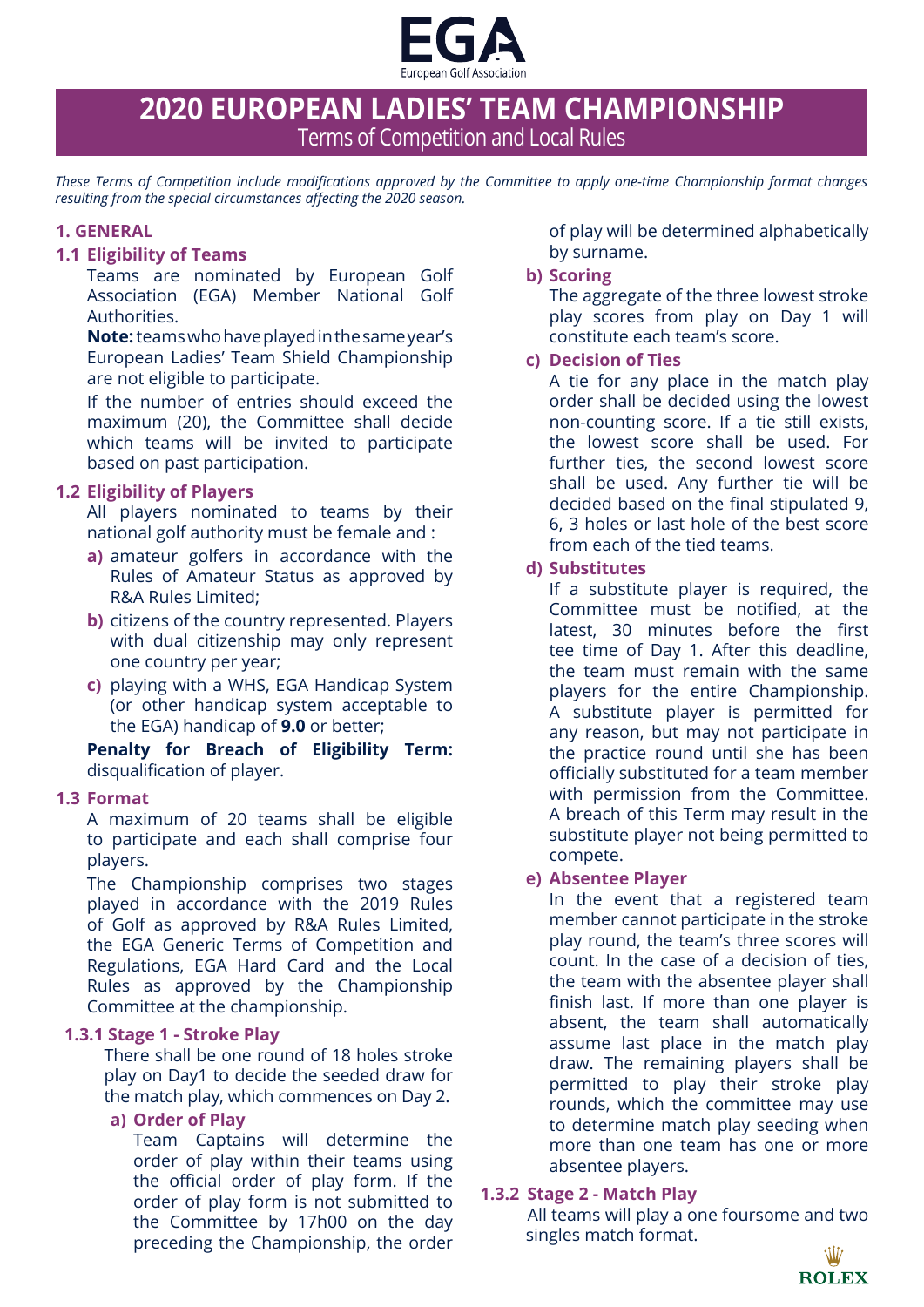

# **2020 EUROPEAN LADIES' TEAM CHAMPIONSHIP** Terms of Competition and Local Rules

The stroke play will determine a seeded order for the match play. A maximum of 20 teams will be divided into a first flight of eight teams: 1 vs 8; 2 vs 7; 3 vs 6, and 4 vs 5, second flight of eight teams: 9 vs 16; 10 vs 15; 11 vs 14; and 12 vs 13 and a third flight of four teams who will play a roundrobin with the team qualifying 17<sup>th</sup> playing the teams qualifying  $20^{th}$ , 19<sup>th</sup> and 18<sup>th</sup> on Days 3, 4 and 5 respectively.

If there are fewer than 20 teams, the seeded draw will change according to a standardised EGA format.

A win in either a foursomes or singles match shall return one point, a tied match, half a point (see 1.3.2 (c)) and a loss, zero points to the team's score. The results of the round robin will be determined based on points accumulated, with one point awarded for a win, half a point for a half, and zero for a loss. In the event of a tie, the final positions will be decided by the number of individual matches won and, if necessary, by the number of holes won (see 1.3.2 (c) Exception).

# **a) Order of Play**

Team Captains must provide the Committee with their team foursomes and singles orders of play using the official order of play form:

- **I.** for Day 2 matches, no later than 30 minutes after the completion of the stroke play.
- **II.** for Day 3 and 4 matches, no later than 30 minutes after the completion of their team's flight the previous day.

Failure to submit the official order of play form on time will result in the order of play being determined alphabetically by surname.

Once the official deadline to submit the order of play form has expired, changes in the order of play are not permitted.

**Penalty for Breach of Term 1.3.2 (a):**  disqualification of all players out of the pre-stated order of play.

The draw will be published as soon as possible after the deadline has expired.

# **b) Tied Match**

In the event of a match being all square after 18 holes in any round, players shall continue to play until one wins a hole, when the match will be considered won.

# **Exception:** Term 1.3.2 (c).

# **c) Concession of Matches**

When a final team match result is already decided, an individual match may be tied if all participants in that match agree.

**Note:** after 18 holes or any extra hole(s), if the players in an individual match remain all square and the final result of the team match has been decided, the match in question will be tied.

**Exception:** if the matches within a flight are to be played as a round robin, players must play until the end of the round which will not be extended into extra holes.

# **d) Absentee Players**

In the event that one registered team member cannot participate in a stipulated match play round, matches shall be forfeited at a position within the order of play according to the following principles.

- **I.** Foursome matches must not be forfeited and must always be played.
- **II.** If the "withdrawal" occurs before the official deadline to submit the order of play form has expired, the Team Captain will return the order of play form with the absentee player placed in the position of his or her choice in the singles and that match will be forfeited.
- **III.**If the "withdrawal" occurs after the official deadline to submit the order of play form has expired:
	- **•** if the absentee player is listed to play in the singles: his match shall be forfeited.
	- **•** if the absentee player is listed to play in the foursome, he will be replaced by one of the players listed to play in the singles. The replacement will be determined by lot and his single match shall be forfeited.

If fewer than three players are available to represent a team, that team must forfeit its match.